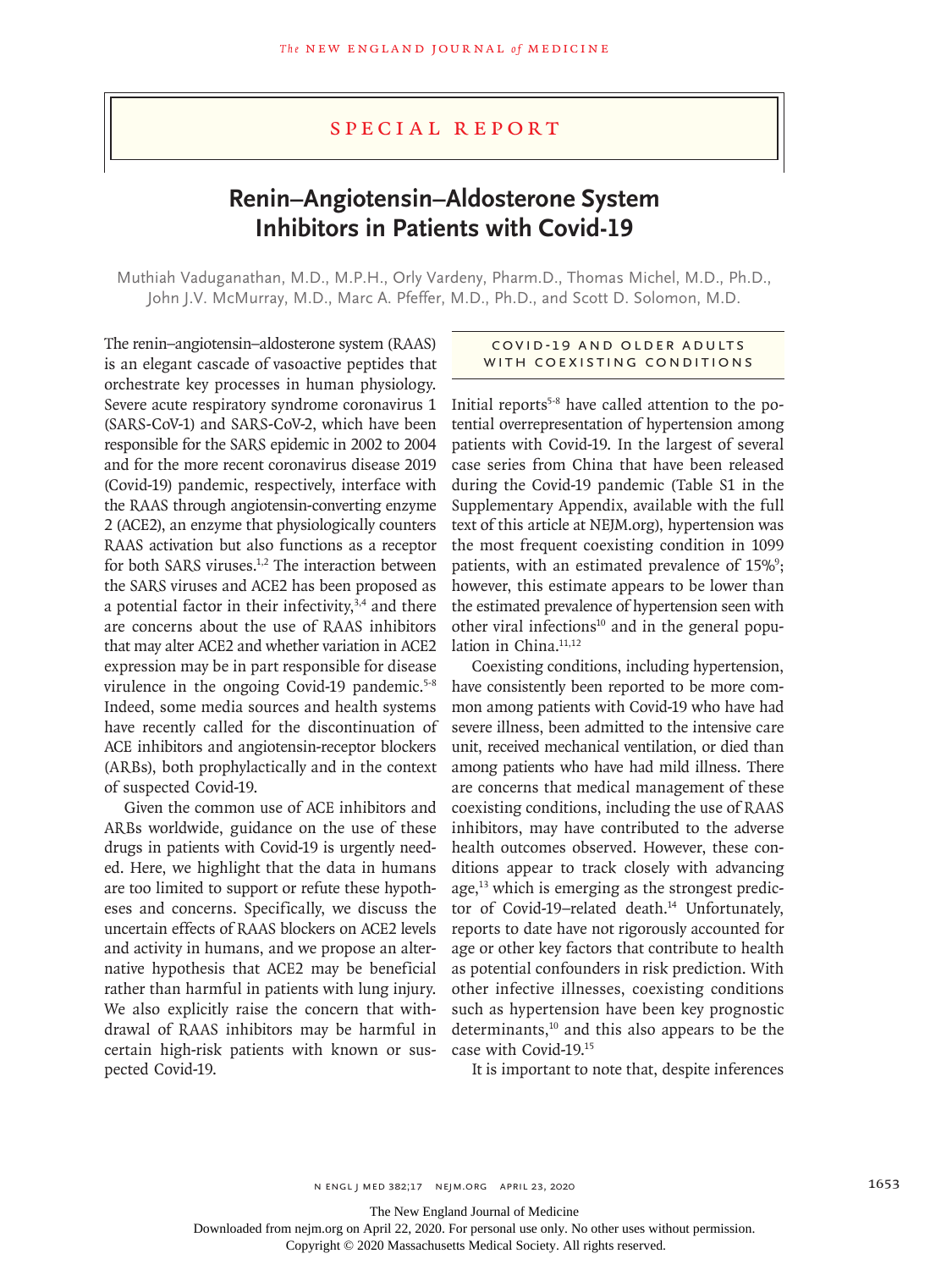about the use of background RAAS inhibitors, specific details have been lacking in studies (Table S1). Population-based studies have estimated that only 30 to 40% of patients in China who have hypertension are treated with any antihypertensive therapy; RAAS inhibitors are used alone or in combination in 25 to 30% of these treated patients.11,12 Given such estimates, only a fraction of patients with Covid-19, at least in China, are anticipated to have been previously treated with RAAS inhibitors. Data showing patterns of use of RAAS inhibitors and associated health outcomes that rigorously account for treatment indication and illness severity among patients with Covid-19 are needed.

#### UNCERTAIN EFFECTS OF RAAS Inhibitors on ACE2 in Humans

Tissue-specific and circulating components of the RAAS make up a complex intersecting network of regulatory and counterregulatory peptides (Fig. 1). ACE2 is a key counterregulatory enzyme that degrades angiotensin II to angiotensin-(1–7), thereby attenuating its effects on vasoconstriction, sodium retention, and fibrosis. Although angiotensin II is the primary substrate of ACE2, that enzyme also cleaves angiotensin I to angiotensin-(1–9) and participates in the hydrolysis of other peptides.<sup>16</sup> In studies in humans, tissue samples from 15 organs have shown that ACE2 is expressed broadly, including in the heart and kidneys, as well as on the principal target cells for SARS-CoV-2 (and the site of dominant injury), the lung alveolar epithelial cells. $17$  Of interest, the circulating levels of soluble ACE2 are low and the functional role of ACE2 in the lungs appears to be relatively minimal under normal  $conditions<sup>18</sup>$  but may be up-regulated in certain clinical states.

Because ACE inhibitors and ARBs have different effects on angiotensin II, the primary substrate of ACE2, the effects of these agents on ACE2 levels and activity may be anticipated to differ. Despite substantial structural homology between ACE and ACE2, their enzyme active sites are distinct. As a result, ACE inhibitors in clinical use do not directly affect ACE2 activity.<sup>19</sup> Experimental animal models have shown mixed findings with respect to the effects of ACE inhibitors on ACE2 levels

or activity in tissue.20-25 Similarly, animal models have had inconsistent findings with respect to the effects of ARBs on ACE2, with some showing that ARBs may increase messenger RNA expression or protein levels of ACE2 in tissue $21,26-34$  and others showing no effect.<sup>23</sup>

In contrast to available animal models, there are few studies in humans regarding the effects of RAAS inhibition on ACE2 expression. In one study, the intravenous administration of ACE inhibitors in patients with coronary artery disease did not influence angiotensin-(1–7) production, a finding that calls into question whether ACE inhibitors have any direct effects on ACE2-directed angiotensin II metabolism.35 Similarly, in another study, among patients with hypertension, angiotensin-(1–7) levels appeared to be unaffected after initial treatment with the ACE inhibitor captopril; however, with exposure to captopril monotherapy over a period of 6 months, angioten $sin-(1-7)$  levels increased.<sup>36</sup> Furthermore, few studies have examined plasma ACE2 activity or urinary ACE2 levels in patients who have received long-term treatment with RAAS inhibitors. In cross-sectional studies involving patients with heart failure,<sup>37</sup> atrial fibrillation,<sup>38</sup> aortic stenosis,<sup>39</sup> and coronary artery disease,<sup>40</sup> plasma ACE2 activity was not higher among patients who were taking ACE inhibitors or ARBs than among untreated patients. In a longitudinal cohort study involving Japanese patients with hypertension, urinary ACE2 levels were higher among patients who received long-term treatment with the ARB olmesartan than among untreated control patients, but that association was not observed with the ACE inhibitor enalapril or with other ARBs (losartan, candesartan, valsartan, and telmisartan).41 Previous treatment with ACE inhibitors was associated with increased intestinal messenger RNA levels of ACE2 in one study, but that association was not observed with  $ARBs^{25}$ ; data are lacking regarding the effects of RAAS inhibitors on lung-specific expression of ACE2.

These seemingly conflicting data indicate the complexity underlying RAAS responses to pathway modulators and reinforce the concept that findings from preclinical models may not readily translate to human physiology. Such data do suggest that effects on ACE2 should not be assumed to be uniform across RAAS inhibitors or even in

The New England Journal of Medicine

Downloaded from nejm.org on April 22, 2020. For personal use only. No other uses without permission.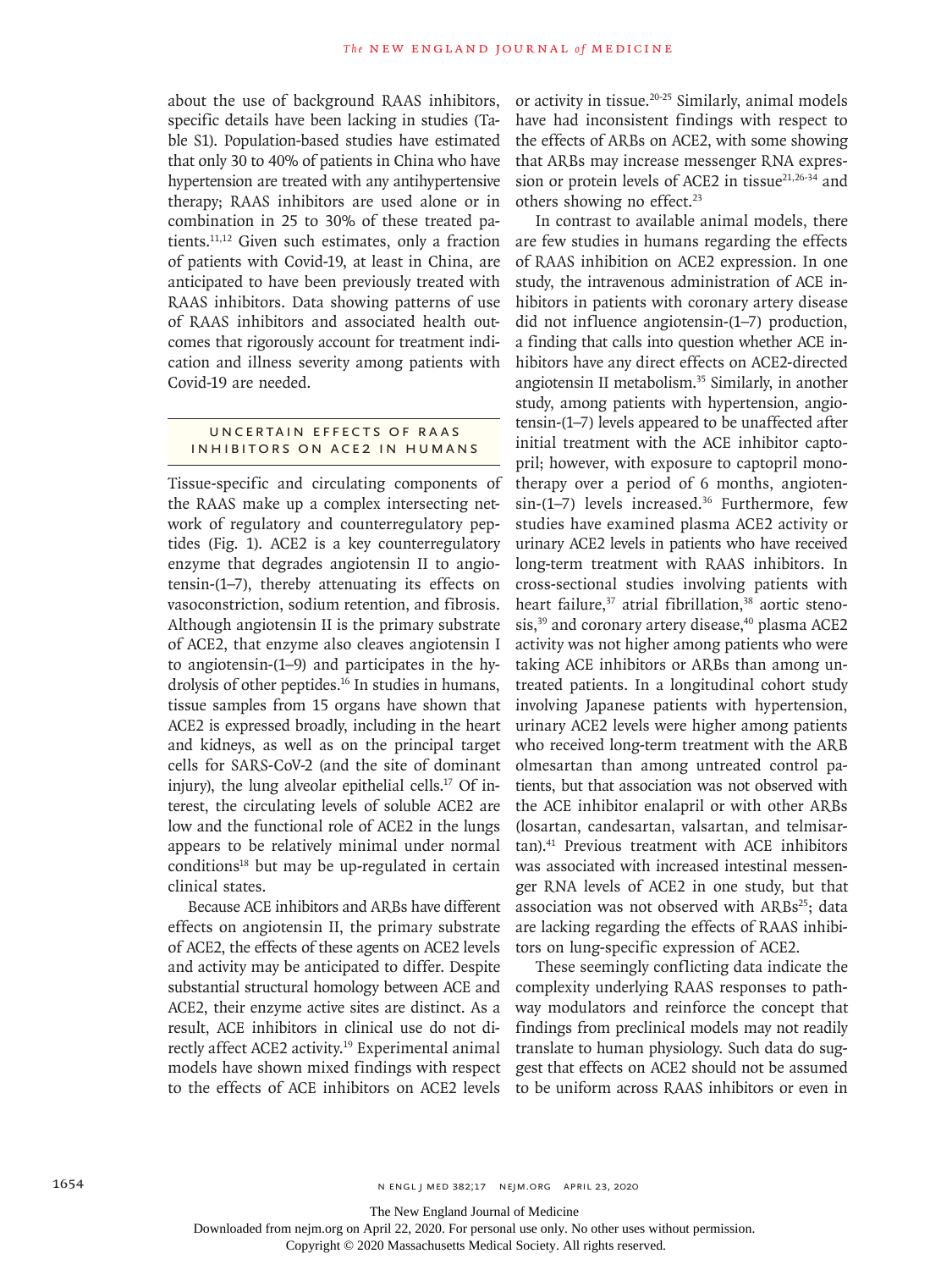

response to therapies within a given drug class.<sup>41</sup> It is important to note that the plasma ACE2 level may not be a reliable indicator of the activity of the full-length membrane-bound form, in part because ACE2 is shed from the membrane, a process that appears to be separately regulated by an endogenous inhibitor. $42$  In addition to the degree of expression, the biologic relevance of ACE2 may vary according to tissue and clinical state. Unfortunately, data showing the effects of ACE inhibitors, ARBs, and other RAAS inhibitors on lung-specific expression of ACE2 in experimental animal models and in humans are lacking. Furthermore, even if RAAS inhibitors modify ACE2 levels or activity (or both) in target tissue beds, clinical data are lacking to indicate whether this would in turn facilitate greater engagement and entry of SARS-CoV-2 spike protein. Further mechanistic studies in humans are needed to better define the unique interplay between SARS-CoV-2 and the RAAS network.

### POTENTIAL FOR BENEFIT RATHER THAN Harm of RAAS Blockers in Covid-19

SARS-CoV-2 appears not only to gain initial entry through ACE2 but also to subsequently downregulate ACE2 expression such that the enzyme is unable to exert protective effects in organs. It has been postulated but unproven that unabated angiotensin II activity may be in part responsible for organ injury in Covid-19.43,44 After the initial engagement of SARS-CoV-2 spike protein, there is subsequent down-regulation of ACE2 abundance

The New England Journal of Medicine

Downloaded from nejm.org on April 22, 2020. For personal use only. No other uses without permission.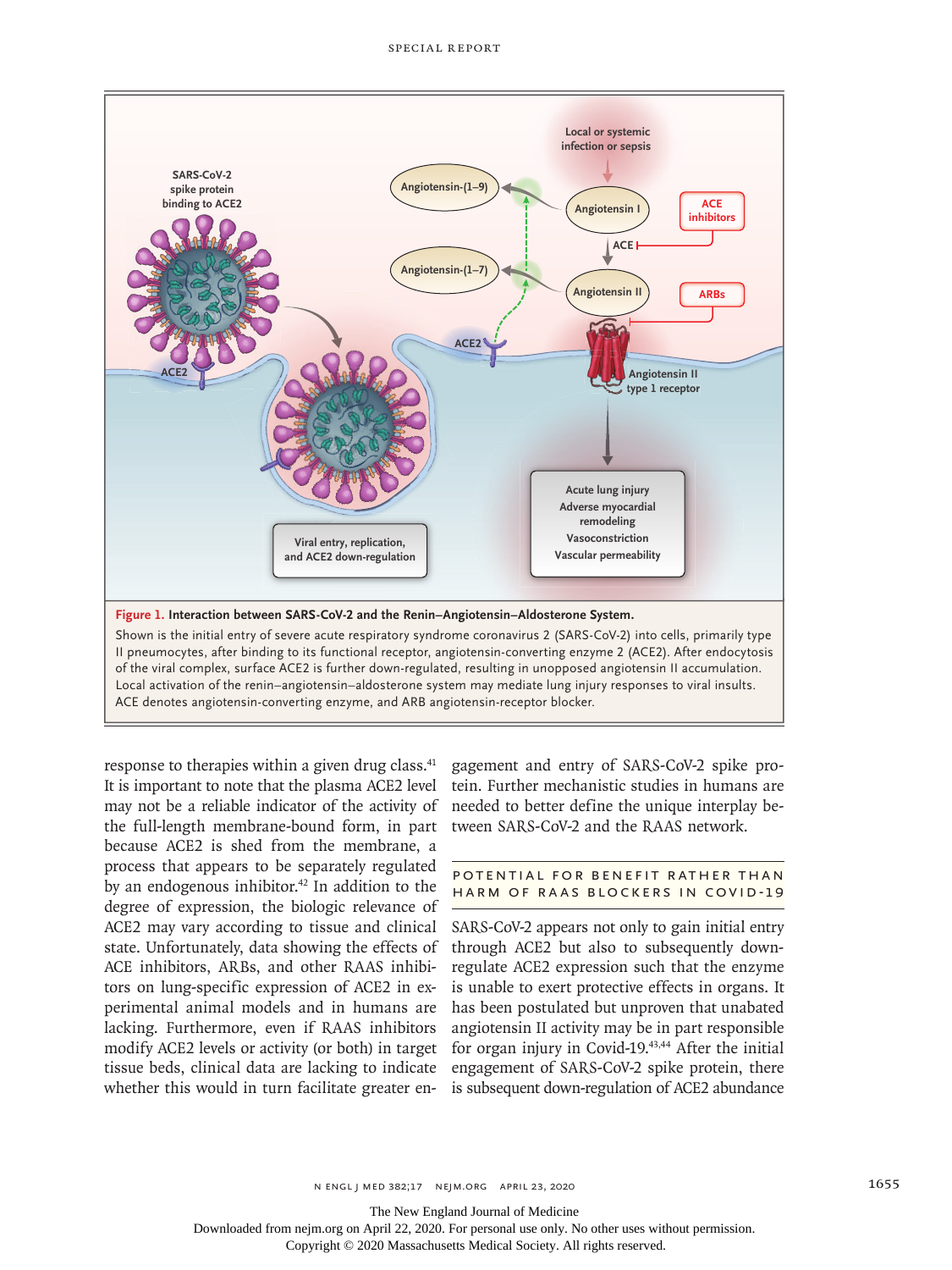on cell surfaces.45 Continued viral infection and replication contribute to reduced membrane ACE2 expression, at least in vitro in cultured cells.<sup>46</sup> Down-regulation of ACE2 activity in the lungs facilitates the initial neutrophil infiltration in response to bacterial endotoxin<sup>47</sup> and may result in unopposed angiotensin II accumulation and local RAAS activation. Indeed, in experimental mouse models, exposure to SARS-CoV-1 spike protein induced acute lung injury, which is limited by RAAS blockade.<sup>45</sup> Other mouse models have suggested that dysregulation of ACE2 may mediate acute lung injury that is secondary to virulent strains of influenza<sup>48,49</sup> and respiratory syncytial virus.50 In a small study, patients with Covid-19 appeared to have elevated levels of plasma angiotensin II, which were in turn correlated with total viral load and degree of lung injury.<sup>44</sup> Restoration of ACE2 through the administration of recombinant ACE2 appeared to reverse this devastating lung-injury process in preclinical models of other viral infections<sup>49,50</sup> and safely reduced angiotensin II levels in a phase 2 trial evaluating acute respiratory distress syndrome in humans.<sup>51</sup>

Dysregulated ACE2 may theoretically also attenuate cardioprotection in the context of myocardial involvement and abnormal pulmonary hemodynamics<sup>52,53</sup> in Covid-19. Markers of myocardial injury have been shown to be elevated during the disease course of Covid-1954 and to increase rapidly with clinical deterioration and preceding death.<sup>14</sup> Many viruses are cardiotropic, and subclinical viral myocarditis is commonly seen in viremia associated with a wide range of infectious agents. ACE2 has a well-recognized role in myocardial recovery and injury response; in one study, ACE2 knockout in animal models contributed to adverse left ventricular remodeling in response to acute injury driven by angiotensin II.55 In autopsies of patients who died from SARS, 35% of heart samples showed the presence of viral RNA, which in turn was associated with reduced ACE2 protein expression.<sup>56</sup> Administration of recombinant ACE2 normalizes angiotensin II levels in human explanted hearts with dilated cardiomyopathy.57 These hypotheses have prompted trials to test whether the provision of recombinant ACE2 protein may be beneficial in restoring balance to the RAAS network and potentially preventing organ injury (ClinicalTrials

.gov number, NCT04287686). In addition, paired trials of losartan as a treatment for Covid-19 are being conducted among patients who have not previously received treatment with a RAAS inhibitor and are either hospitalized (NCT04312009) or not hospitalized (NCT04311177).

#### MAINTENANCE OF RAAS INHIBITORS WITH KNOWN OR SUSPECTED COVID-19

Despite these theoretical uncertainties regarding whether pharmacologic regulation of ACE2 may influence the infectivity of SARS-CoV-2, there is clear potential for harm related to the withdrawal of RAAS inhibitors in patients in otherwise stable condition. Covid-19 is particularly severe in patients with underlying cardiovascular diseases,<sup>9</sup> and in many of these patients, active myocardial injury, $14,54,58-60$  myocardial stress, $59$  and cardiomyopathy<sup>59</sup> develop during the course of illness. RAAS inhibitors have established benefits in protecting the kidney and myocardium, and their withdrawal may risk clinical decompensation in high-risk patients.

Although rates of heart failure have been infrequently reported in epidemiologic reports from China to date, the prevalence of heart failure among critically ill patients with Covid-19 in the United States may be high  $(>40\%)$ .<sup>59</sup> In the Quinapril Heart Failure Trial, among patients with chronic symptomatic heart failure, withdrawal of quinapril resulted in a progressive decline in clinical status.<sup>61</sup> In the TRED-HF trial, among asymptomatic patients with heart failure with recovered left ventricular ejection fraction, the phased withdrawal of medical therapy (including RAAS inhibitors) resulted in rapid relapse of dilated cardiomyopathy.<sup>62</sup> In addition, RAAS inhibitors are a cornerstone of therapy after myocardial infarction: maintenance of therapy in the days to weeks after the index event has been shown to reduce early mortality.<sup>63</sup> Among patients with unstable clinical status, myocardial injury associated with Covid-19 may pose even higher early risks after withdrawal of RAAS inhibitors.

Withdrawal of RAAS inhibitors that are being administered for the management of hypertension may be less risky than withdrawal of RAAS inhibitors that are being administered for conditions in which they are considered guideline-

Downloaded from nejm.org on April 22, 2020. For personal use only. No other uses without permission.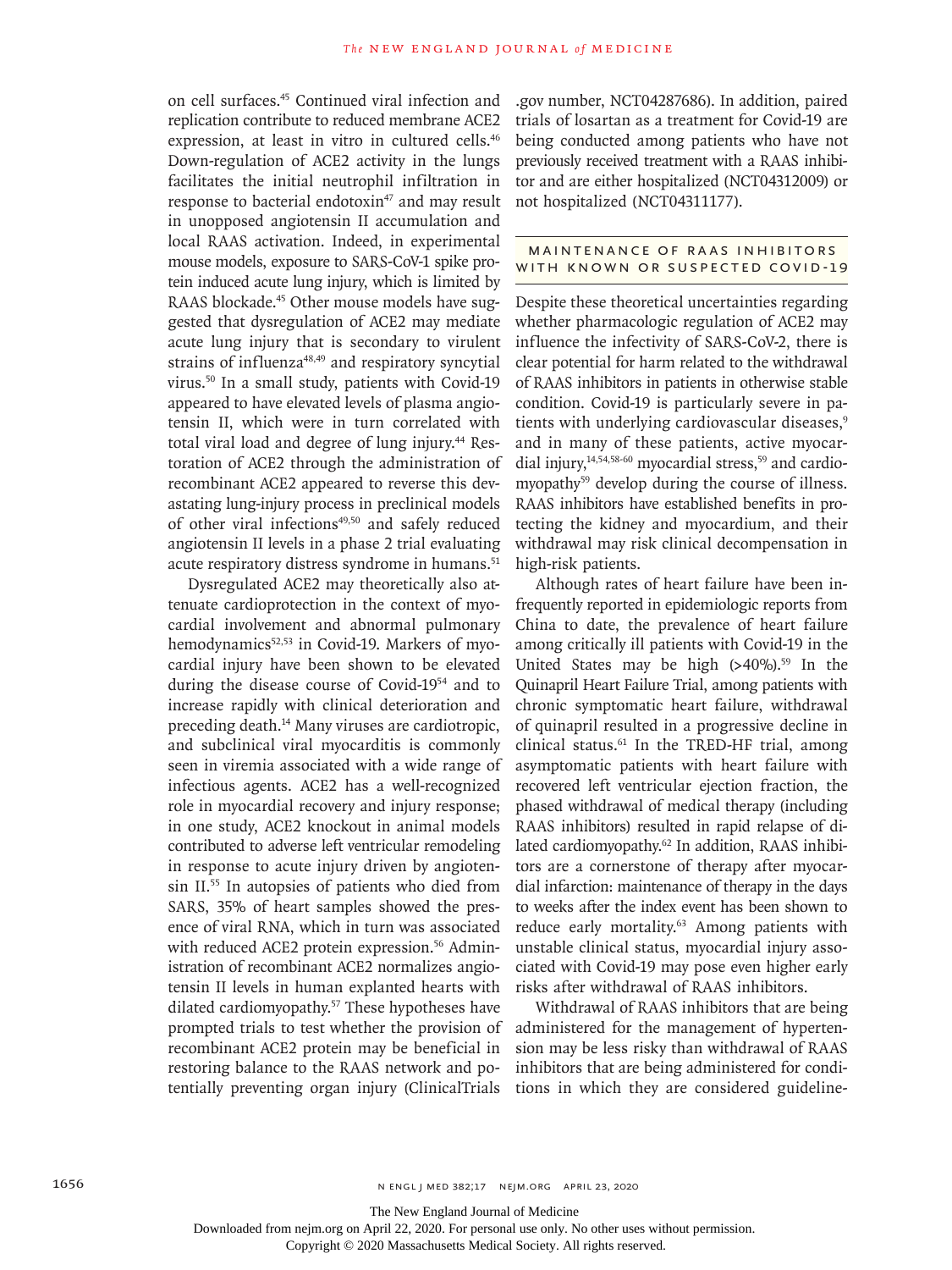**Key Points Related to the Interplay between Covid-19 and the Renin–Angiotensin–Aldosterone System**

- ACE2, an enzyme that physiologically counters RAAS activation, is the functional receptor to SARS-CoV-2, the virus responsible for the Covid-19 pandemic
- Select preclinical studies have suggested that RAAS inhibitors may increase ACE2 expression, raising concerns regarding their safety in patients with Covid-19
- Insufficient data are available to determine whether these observations readily translate to humans, and no studies have evaluated the effects of RAAS inhibitors in Covid-19
- Clinical trials are under way to test the safety and efficacy of RAAS modulators, including recombinant human ACE2 and the ARB losartan in Covid-19
- Abrupt withdrawal of RAAS inhibitors in high-risk patients, including those who have heart failure or have had myocardial infarction, may result in clinical instability and adverse health outcomes
- Until further data are available, we think that RAAS inhibitors should be continued in patients in otherwise stable condition who are at risk for, being evaluated for, or with Covid-19

directed therapy but may be associated with other challenges. Switching from a RAAS inhibitor to another antihypertensive therapy in a stable ambulatory patient may require careful follow-up to avoid rebound increases in blood pressure. In addition, selection of dose-equivalent antihypertensive therapies may be challenging in practice and may be patient-dependent. Even small and short-lived periods of blood pressure instability after a therapeutic change have been associated with excess cardiovascular risk.<sup>64-66</sup> This may be an especially important consideration in patients with Covid-19, which appears to result in a state of RAAS activation,<sup>44</sup> and in settings (e.g., China) where baseline blood-pressure control is infrequently reached at the population level. $11,12$ 

The effects of withdrawing RAAS inhibitors or switching treatments are uncertain among patients with chronic kidney disease. Although reported rates of chronic kidney disease appear to be low among hospitalized patients with Covid-19 in China (1 to 3%) (Table S1), the prevalence may be higher among patients who are critically ill and among those in other geographic regions.<sup>59</sup> Many patients have varying degrees of acute kidney injury during illness.14,67,68 For these high-risk patients, individualized treatment decisions regarding the maintenance of RAAS inhibitors that

are guided by hemodynamic status, renal function, and clinical stability are recommended.

On the basis of the available evidence, we think that, despite the theoretical concerns and uncertainty regarding the effect of RAAS inhibitors on ACE2 and the way in which these drugs might affect the propensity for or severity of Covid-19, RAAS inhibitors should be continued in patients in otherwise stable condition who are at risk for, are being evaluated for, or have Covid-19 (see text box), a position now supported by multiple specialty societies (Table S2). Although additional data may further inform the treatment of high-risk patients with Covid-19, clinicians need to be cognizant of the unintended consequences of prematurely discontinuing proven therapies in response to hypothetical concerns that may be based on incomplete experimental evidence.<sup>69</sup>

Disclosure forms provided by the authors are available with the full text of this article at NEJM.org.

From the Cardiovascular Division, Brigham and Women's Hospital, and Harvard Medical School, Boston (M.V., T.M., M.A.P., S.D.S.); the Center for Care Delivery and Outcomes Research, Minneapolis VA Health Care System, and University of Minnesota, Minneapolis (O.V.); and the British Heart Foundation Cardiovascular Research Centre, University of Glasgow, Glasgow, United Kingdom (J.J.V.M.). Address reprint requests to Dr. Solomon at the Cardiovascular Division, Brigham and Women's Hospital, 75 Francis St., Boston, MA 02115, or at ssolomon@ bwh.harvard.edu.

This article was published on March 30, 2020, at NEJM.org.

**1.** Li W, Moore MJ, Vasilieva N, et al. Angiotensin-converting enzyme 2 is a functional receptor for the SARS coronavirus. Nature 2003;426:450-4.

**2.** Hoffmann M, Kleine-Weber H, Schroeder S, et al. SARS-CoV-2 cell entry depends on ACE2 and TMPRSS2 and is blocked by a clinically proven protease inhibitor. Cell 2020 March 4 (Epub ahead of print).

**3.** Li W, Zhang C, Sui J, et al. Receptor and viral determinants of SARS-coronavirus adaptation to human ACE2. EMBO J 2005; 24:1634-43.

**4.** Wrapp D, Wang N, Corbett KS, et al. Cryo-EM structure of the 2019-nCoV spike in the prefusion conformation. Science 2020;367:1260-3.

**5.** Fang L, Karakiulakis G, Roth M. Are patients with hypertension and diabetes mellitus at increased risk for COVID-19 infection? Lancet Respir Med 2020 March 11 (Epub ahead of print).

**6.** Sommerstein R, Gräni C. Preventing a COVID-19 pandemic: ACE inhibitors as a potential risk factor for fatal COVID-19. BMJ 2020;368:m810 (https://www.bmj.com/content/368/bmj.m810/rr-2). **7.** Esler M, Esler D. Can angiotensin receptor-blocking drugs

perhaps be harmful in the COVID-19 pandemic? J Hypertens 2020 March 11 (Epub ahead of print). **8.** Diaz JH. Hypothesis: angiotensin-converting enzyme inhibi-

tors and angiotensin receptor blockers may increase the risk of severe COVID-19. J Travel Med 2020 March 18 (Epub ahead of print).

The New England Journal of Medicine

Downloaded from nejm.org on April 22, 2020. For personal use only. No other uses without permission.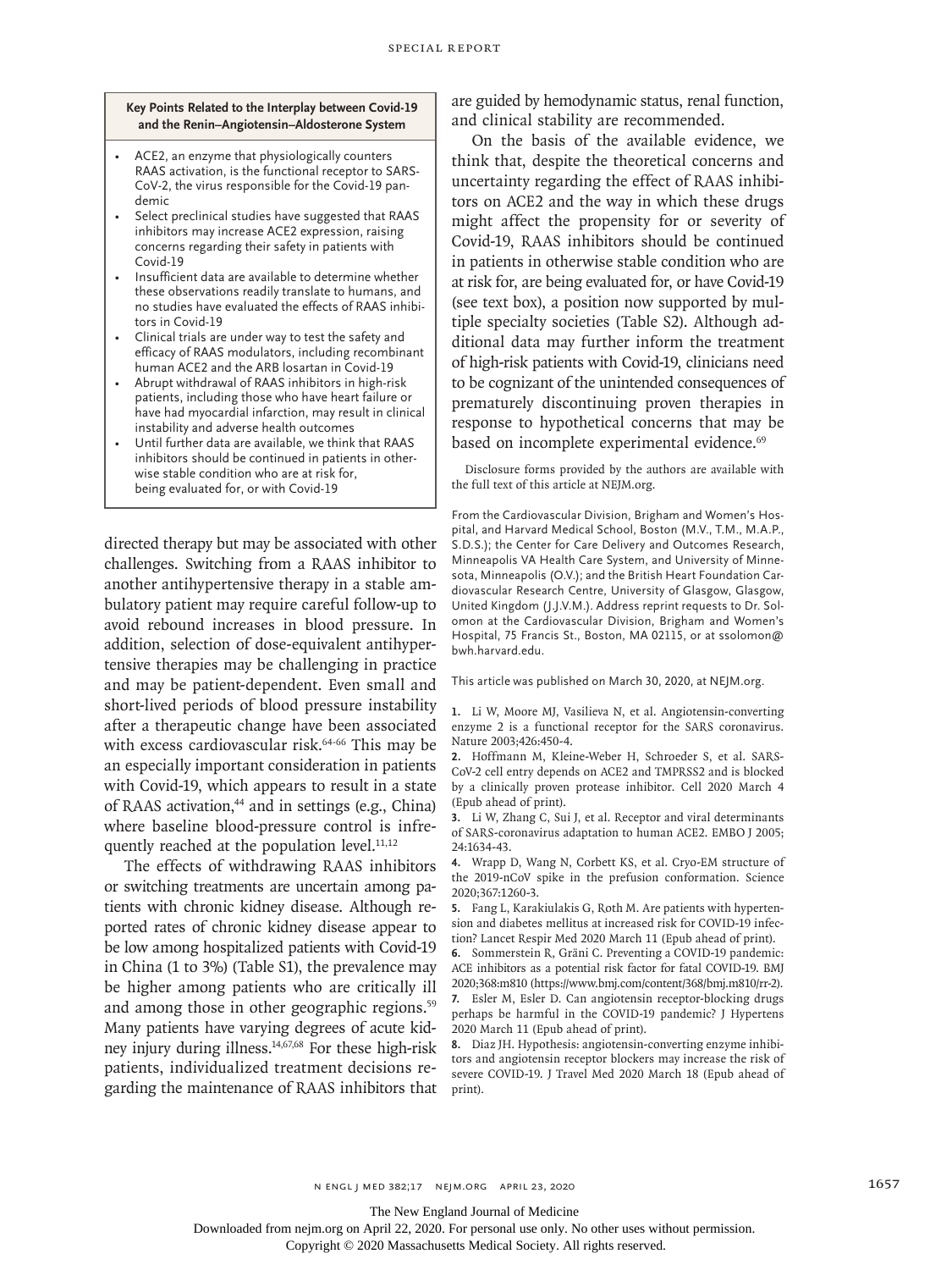**9.** Guan W, Ni Z, Hu Y, et al. Clinical characteristics of coronavirus disease 2019 in China. N Engl J Med. DOI: 10.1056/ NEJMoa2002032.

**10.** Al-Baadani AM, Elzein FE, Alhemyadi SA, Khan OA, Albenmousa AH, Idrees MM. Characteristics and outcome of viral pneumonia caused by influenza and Middle East respiratory syndrome-coronavirus infections: a 4-year experience from a tertiary care center. Ann Thorac Med 2019;14:179-85.

**11.** Wang Z, Chen Z, Zhang L, et al. Status of hypertension in China: results from the China Hypertension Survey, 2012-2015. Circulation 2018;137:2344-56.

**12.** Lu J, Lu Y, Wang X, et al. Prevalence, awareness, treatment, and control of hypertension in China: data from 1·7 million adults in a population-based screening study (China PEACE Million Persons Project). Lancet 2017;390:2549-58.

**13.** Wu JT, Leung K, Bushman M, et al. Estimating clinical severity of COVID-19 from the transmission dynamics in Wuhan, China. Nat Med 2020 (https://www.nature.com/articles/s41591 -020-0822-7).

**14.** Zhou F, Yu T, Du R, et al. Clinical course and risk factors for mortality of adult inpatients with COVID-19 in Wuhan, China: a retrospective cohort study. Lancet 2020 March 11 (Epub ahead of print).

**15.** Yang J, Zheng Y, Gou X, et al. Prevalence of comorbidities in the novel Wuhan coronavirus (COVID-19) infection: a systematic review and meta-analysis. Int J Infect Dis 2020 March 12 (Epub ahead of print).

**16.** Vickers C, Hales P, Kaushik V, et al. Hydrolysis of biological peptides by human angiotensin-converting enzyme-related carboxypeptidase. J Biol Chem 2002;277:14838-43.

**17.** Hamming I, Timens W, Bulthuis MLC, Lely AT, Navis GJ, van Goor H. Tissue distribution of ACE2 protein, the functional receptor for SARS coronavirus: a first step in understanding SARS pathogenesis. J Pathol 2004;203:631-7.

**18.** Serfozo P, Wysocki J, Gulua G, et al. Ang II (angiotensin II) conversion to angiotensin-(1-7) in the circulation is POP (prolyloligopeptidase)-dependent and ACE2 (angiotensin-converting enzyme 2)-independent. Hypertension 2020;75:173-82. **19.** Rice GI, Thomas DA, Grant PJ, Turner AJ, Hooper NM. Evaluation of angiotensin-converting enzyme (ACE), its homologue ACE2 and neprilysin in angiotensin peptide metabolism. Bio-

chem J 2004;383:45-51. **20.** Hamming I, van Goor H, Turner AJ, et al. Differential regulation of renal angiotensin-converting enzyme (ACE) and ACE2 during ACE inhibition and dietary sodium restriction in healthy rats. Exp Physiol 2008;93:631-8.

**21.** Ferrario CM, Jessup J, Chappell MC, et al. Effect of angiotensin-converting enzyme inhibition and angiotensin II receptor blockers on cardiac angiotensin-converting enzyme 2. Circulation 2005;111:2605-10.

**22.** Ocaranza MP, Godoy I, Jalil JE, et al. Enalapril attenuates downregulation of angiotensin-converting enzyme 2 in the late phase of ventricular dysfunction in myocardial infarcted rat. Hypertension 2006;48:572-8.

**23.** Burchill LJ, Velkoska E, Dean RG, Griggs K, Patel SK, Burrell LM. Combination renin-angiotensin system blockade and angiotensin-converting enzyme 2 in experimental myocardial infarction: implications for future therapeutic directions. Clin Sci (Lond) 2012;123:649-58.

**24.** Burrell LM, Risvanis J, Kubota E, et al. Myocardial infarction increases ACE2 expression in rat and humans. Eur Heart J 2005; 26:369-75.

**25.** Vuille-dit-Bille RN, Camargo SM, Emmenegger L, et al. Human intestine luminal ACE2 and amino acid transporter expression increased by ACE-inhibitors. Amino Acids 2015;47:693-705. **26.** Soler MJ, Ye M, Wysocki J, William J, Lloveras J, Batlle D. Localization of ACE2 in the renal vasculature: amplification by angiotensin II type 1 receptor blockade using telmisartan. Am J Physiol Renal Physiol 2009;296:F398-F405.

**27.** Sukumaran V, Veeraveedu PT, Gurusamy N, et al. Olmesartan attenuates the development of heart failure after experimental autoimmune myocarditis in rats through the modulation of ANG 1-7 Mas receptor. Mol Cell Endocrinol 2012;351:208-19.

**28.** Lakshmanan AP, Thandavarayan RA, Watanabe K, et al. Modulation of AT-1R/MAPK cascade by an olmesartan treatment attenuates diabetic nephropathy in streptozotocin-induced diabetic mice. Mol Cell Endocrinol 2012;348:104-11.

**29.** Sukumaran V, Veeraveedu PT, Lakshmanan AP, et al. Olmesartan medoxomil treatment potently improves cardiac myosininduced dilated cardiomyopathy via the modulation of ACE-2 and ANG 1-7 Mas receptor. Free Radic Res 2012;46:850-60.

**30.** Ishiyama Y, Gallagher PE, Averill DB, Tallant EA, Brosnihan KB, Ferrario CM. Upregulation of angiotensin-converting enzyme 2 after myocardial infarction by blockade of angiotensin II receptors. Hypertension 2004;43:970-6.

**31.** Igase M, Strawn WB, Gallagher PE, Geary RL, Ferrario CM. Angiotensin II AT1 receptors regulate ACE2 and angiotensin-(1-7) expression in the aorta of spontaneously hypertensive rats. Am J Physiol Heart Circ Physiol 2005;289:H1013-H1019.

**32.** Zhong J-C, Ye J-Y, Jin H-Y, et al. Telmisartan attenuates aortic hypertrophy in hypertensive rats by the modulation of ACE2 and profilin-1 expression. Regul Pept 2011;166:90-7.

**33.** Sukumaran V, Veeraveedu PT, Gurusamy N, et al. Cardioprotective effects of telmisartan against heart failure in rats induced by experimental autoimmune myocarditis through the modulation of angiotensin-converting enzyme-2/angiotensin 1-7/mas receptor axis. Int J Biol Sci 2011;7:1077-92.

**34.** Sukumaran V, Tsuchimochi H, Tatsumi E, Shirai M, Pearson JT. Azilsartan ameliorates diabetic cardiomyopathy in young db/ db mice through the modulation of ACE-2/ANG 1-7/Mas receptor cascade. Biochem Pharmacol 2017;144:90-9.

**35.** Campbell DJ, Zeitz CJ, Esler MD, Horowitz JD. Evidence against a major role for angiotensin converting enzyme-related carboxypeptidase (ACE2) in angiotensin peptide metabolism in the human coronary circulation. J Hypertens 2004;22:1971-6.

**36.** Luque M, Martin P, Martell N, Fernandez C, Brosnihan KB, Ferrario CM. Effects of captopril related to increased levels of prostacyclin and angiotensin-(1-7) in essential hypertension. J Hypertens 1996;14:799-805.

**37.** Epelman S, Shrestha K, Troughton RW, et al. Soluble angiotensin-converting enzyme 2 in human heart failure: relation with myocardial function and clinical outcomes. J Card Fail 2009;15:565-71.

**38.** Walters TE, Kalman JM, Patel SK, Mearns M, Velkoska E, Burrell LM. Angiotensin converting enzyme 2 activity and human atrial fibrillation: increased plasma angiotensin converting enzyme 2 activity is associated with atrial fibrillation and more advanced left atrial structural remodelling. Europace 2017;19: 1280-7.

**39.** Ramchand J, Patel SK, Kearney LG, et al. Plasma ACE2 activity predicts mortality in aortic stenosis and is associated with severe myocardial fibrosis. JACC Cardiovasc Imaging 2020;13:655-64.

**40.** Ramchand J, Patel SK, Srivastava PM, Farouque O, Burrell LM. Elevated plasma angiotensin converting enzyme 2 activity is an independent predictor of major adverse cardiac events in patients with obstructive coronary artery disease. PLoS One 2018; 13(6):e0198144.

**41.** Furuhashi M, Moniwa N, Mita T, et al. Urinary angiotensinconverting enzyme 2 in hypertensive patients may be increased by olmesartan, an angiotensin II receptor blocker. Am J Hypertens 2015;28:15-21.

The New England Journal of Medicine

Downloaded from nejm.org on April 22, 2020. For personal use only. No other uses without permission.